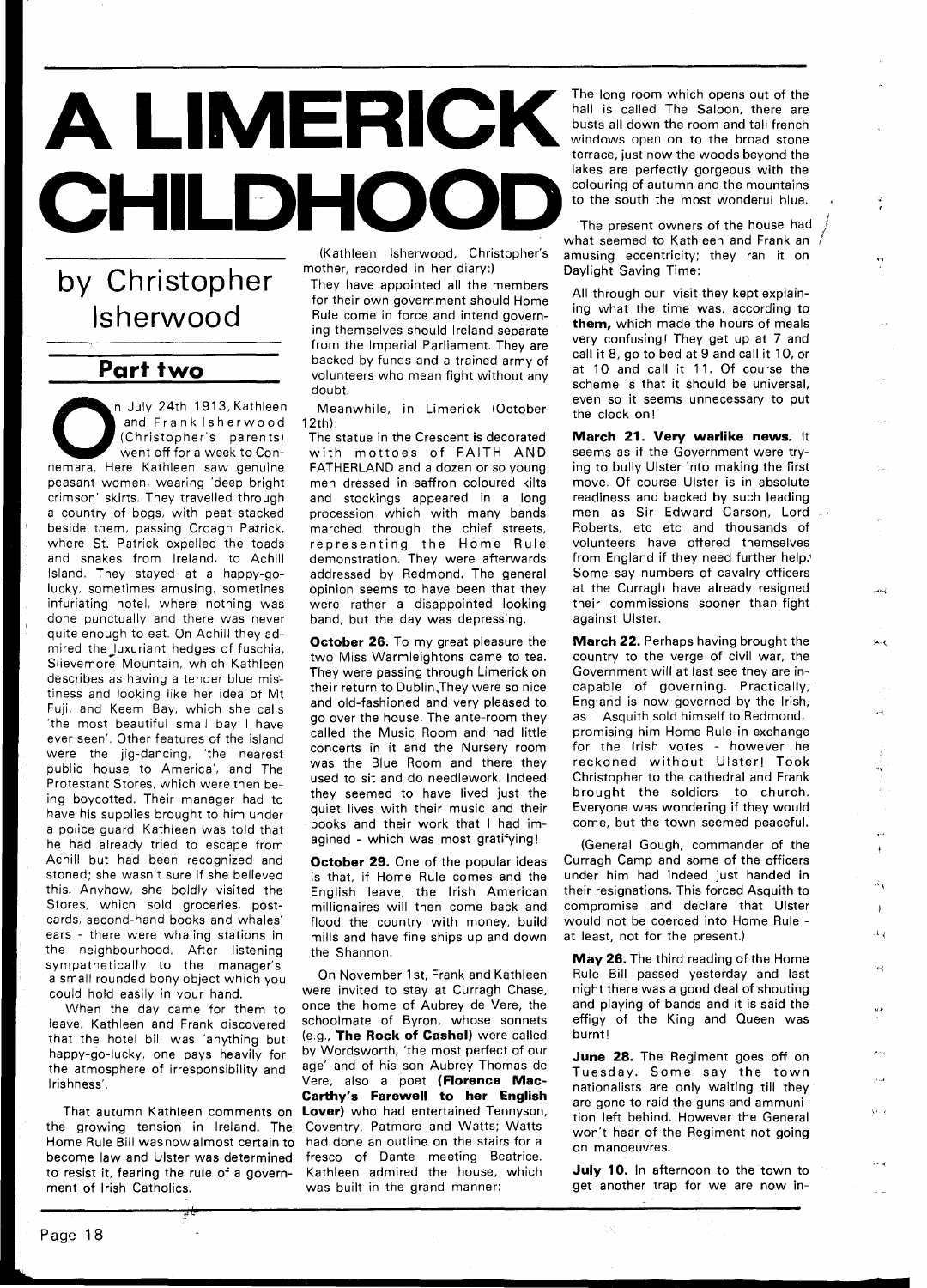fested with rats and seven have been killed the last few days. Fearfully close and heavy and the air full of oppression and smells.

**July 13.** The papers look fearfully serious Ulster is an armed camp. Sir Edward Carson says 'if it be not peace with honour it must be war with honour'.

**July 27.** The Nationalists tried to land arms at Howth near Dublin and police were sent to prevent them. There was a row and shots were fired on the police. Then the soldiers appeared, the crowd hustled and threw things at them, injuring several, and finally the soldiers started firing. Of course the outcry of 'murder' on the part of the Nationalists is tremendous.

(This is a garbled account of the events, which is hardly surprising, considering the kind of newspapers Kathleen read. She seems sarcastic about 'the outcry of murder' but in fact four people died ahd thirty-five more were wounded.)

**July 30.** A wire from Frank to say the Regiment were returning home today, so I suppose they are afraid of rows in Limerick. Nurse also wrote she would be glad when we were back, that two soldiers had been nearly killed on Monday and that the guard at the barrack gate had been doubled and armed.

(Nanny, as always, must have ex aggerated the alarms. Because of the sensational stories she later told him about their life in Ireland, Christopher grew up believing that the Regiment had been sniped at on its way to service at the Cathedral, on several occasions. He only recently discovered that this wasn't true.)

**July 13.** It seems **so appalling,** one can't take it in. I never thought of Irish troops being called upon. The only hope is that Germany does not want to fight, but they have asked Russia why they are mobilizing, and if it is to assist Servia then Germany is bound to help Austria. It seems so extraordinary that in a few hours Home Rule and Ireland have sunk into insignificance. Unionists and Nationalists alike agree to throw in their lot with England.

**August 2.** Showery. C. and ! to the Cathedral as Frank was taking the soldiers to church. No definite news. To the band after church.

**August 3.** Germany has not only declared war on Russia but crossed the French frontier at three different points. It is impossible for England to be neutral. The fleet are to mobilize and the army are awaiting orders. All the men went through their medical exam today to be in greater readiness.



## **The Quinlan Street house where Christopher Ishewood attended school.**

**August 4.** Down the town with Frank who wanted to get various things in preparation. All available horses are being called for. Flour and sugar have gone up but there is enough wheat to last four months. Paper notes are to be issued and the banks are closed till Friday. At six pm came a message from the Barracks that the troops are **to mobilize at once.** On the fifth day they will be ready to go. It is simply crushing, the suddeness and awfulness of it all.

This is the moment which Christopher's memory has chosen to retain, not only as a picture but as a playback of Frank's voice. Kathleen and Christopher are together in one of the rooms of Roden House and Frank looks in, only for a moment; he must hurry back to Barracks. He says 'the order to mobilize has come'. His tone is quiet, almost reassuring. Then he is gone.

**August 5.** Showery all day. In the town to get an aircushion for Frank. **England has declared war on**  Germany, and now seven countries are at war... Mc<sup>\*</sup> /arious people, all very kind and sympathetic. Gave a month's warning of the house.

**August 6.** Made Frank a housewife in morning. Various rumours but it seems pretty certain that the Germans and English are having a naval battle in the North Sea. In London Mama writes sugar is a shilling a pound. In the Isle of Wight they are expecting the proclamation of martial law and all arming in anticipation of an attack from Germany. Various German spies have been arrested.

**August 7.** 300 reservists arriving between 7 and 8 pm. 300 come tomorrow. Rumours that eight German battleships are sunk, also that the English flagship has gone down.

(No naval fighting of any kind had actually taken place, so far.)

**August 9.** Service at the Cathedral for the soldiers. They marched down a thousand strong. The Dean, with a great want of tact, assured the men that widows should be looked after! They had 'Jesus Lover of my Soul', 'The King of Love' and 'Oh God our Help'. The psalms were the 23rd and the 27th. Somehow it was as little impressive as was possible, which was a comfort considering the terrible, solemnity of the occasion. In afternoon the troops were reviewed by the Colonal and all their kit inspected.

**August 10.** The Dean came after lunch to pay a sort of farewell and condolence visit and say how sad it was to think that perhaps half of the men in the Cathedral on Sunday **would never come back,** so cheering and tactful!

**August 11.** No real news. Felt rather seedy and faint all afternoon as I ran two staylace tags into me by sitting on them. Christopher to the Gaiety pictures in evening.

**August 12.** A beautiful day and very warm. To sketch view of King John's Castle. The men innoculated against typhoid. Frank done and it made him feel wretchedly sick and gave him a bad head. Some of the men fainted. Everything now is just waiting .

**August 13.** Frank very busy with final arrangements. Did not go out beyond the 'Technical' for fear further orders came. They came later to say they were to start tomorrow in two lots, leaving 12 and 1.

**August 14.** Breakfast 6.30 and parade at 7.45. Close heavy day. Christopher and Richard and Nurse and I to the Barracks after saying goodbye here to my dear - he looked so tired and his arm is hardly well. We went to the station, there were a good many people to see them go, and it was just heartbreaking. They only knew that half were to embark at Queenstown, half at Cork, no orders further till they get there.

Postcard from Frank, August 14th: Arrived Queenstown.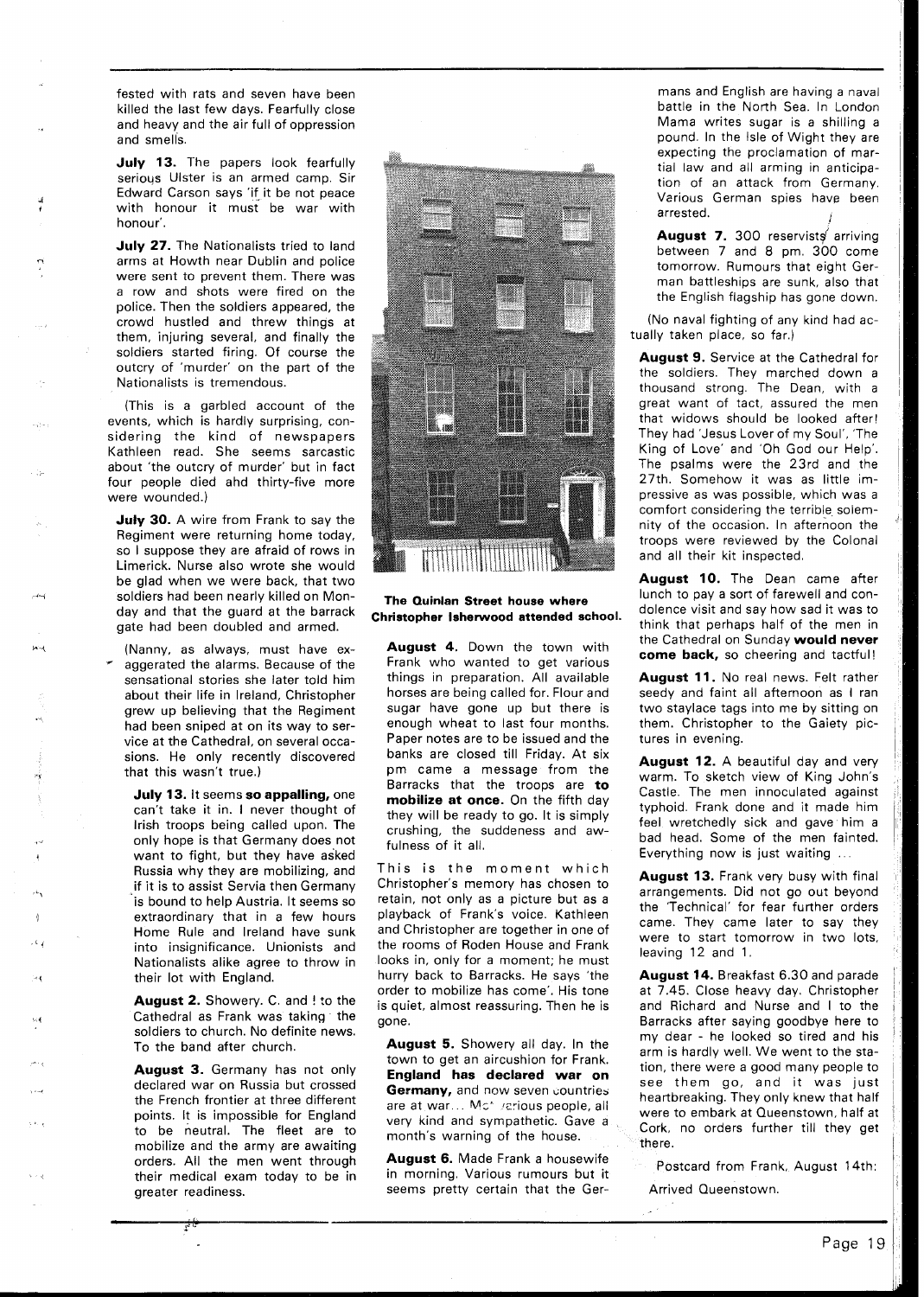Postcard from Frank, August 15th, Holyhead:

Arrived this morning. 'Quite safe'. Going off this morning into the unknown. Settled in till about midnight and everyone was very tired and hungry. Managed to get a sort of meal off bloater paste and dog biscuits. You have no cause for anxiety and we aren't so very uncomfortable and very lucky to have got across without delay or losing anything except indeed the poor little mare. She is so associated in my mind with you and it is dreadful to think of all the fright and indignities she had to put up with. It seems such ages since we parted and you are in another world to which I long to get back. In the afternoon Sandys and I went on the Backs which were looking lovely. I thought so much of you and the time we sat there on the seat together. Went to tea at Buol's, another of our old haunts.

August 18. We went ... to the meeting of the SSFA at the Strand Barracks, held in an upper room looking across to Arthur's Quay and so associated with Frank and happy days that I nearly wept. It looked so lovely, the still reflections in the water, but no one saw it.

(The SSFA was an organization which helped the families of Soldiers and Sailors.)

Letter from Frank, September 1 Oth, St. Nazaire, France:

Our arrival was very amusing. The ship had to go through a narrow channel, right through the middle of the town, this was lined with a crowd, very enthusiastic, partly composed of the seediest-looking French soldiers I ever saw. When our men threw them coppers and hat-badges etc the sentries deserted their posts and scrambled with gamins on the quay for them. The men sang what now seems to be the National Anthem, 'It's a Long Way to Tipperary'.

**September 15.** Roden House soon after breakfast. Wrote letters in the Verandah keeping an eye on the men. One big van filled by dusk.

September 18. Furniture all out last night. The Klng to give the royal assent to the passing of the Home Rule Bill today, which we concluded he did, from the shouting in the late evening.

**September 21.** Very smooth crossing - my twenty-first! The Allies seem to be holding their own and the dreadful casualty lists keep appearing. Frank's Mother, Richard and Nurse met me at Stockport.

(This was the dav Frank's unit reached the front. They were in trenches near the village of Vailly on the Aisne for the next three weeks.)



r' **Lb**